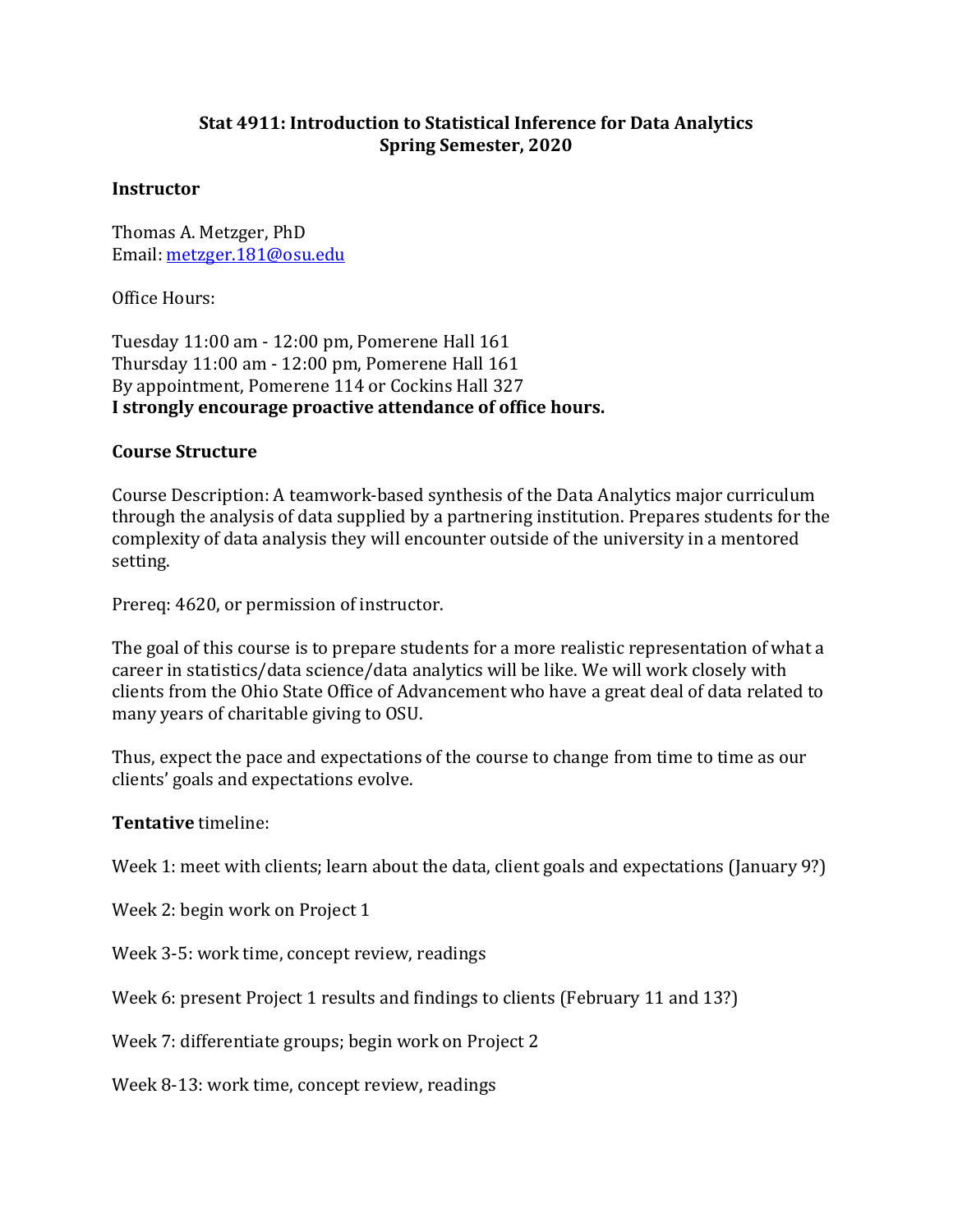Week 14: present Project 2 results and findings to clients (April 14 and 16?)

## **Required Course Materials**

Required software: R programming language (https://www.r-project.org/) and the R Studio coding platform (https://www.rstudio.com/) will be used in class and for programming assignments. These resources are open-source and free to download.

## **Class Policies**

The Ohio State University affirms the importance and value of diversity in the student body. Our programs and curricula reflect our multicultural society and global economy and seek to provide opportunities for students to learn more about persons who are different from them. We are committed to maintaining a community that recognizes and values the inherent worth and dignity of every person; fosters sensitivity, understanding, and mutual respect among each member of our community; and encourages each individual to strive to reach his or her own potential. Discrimination against any individual based upon protected status, which is defined as age, color, disability, gender identity or expression, national origin, race, religion, sex, sexual orientation, or veteran status, is prohibited.

Student conduct: all students, TAs, graders, and the professor must feel safe, comfortable, and welcomed in our classroom. Additionally, any behavior that detracts from a reasonable learning environment, such as inappropriate talking during class, is not permitted. Students who do not show this respect to others or who cause disruption to other students or the instructor will be asked to leave. University policies should be reviewed here: [https://studentconduct.osu.edu/.](https://studentconduct.osu.edu/)

Any student who feels as though they have been affected by a breach of the student code of conduct should discuss it with their TA or professor. A formal report can be filed here: [https://studentconduct.osu.edu/.](https://studentconduct.osu.edu/)

Title IX makes it clear that violence and harassment based on sex and gender are Civil Rights offenses subject to the same kinds of accountability and the same kinds of support applied to offenses against other protected categories (e.g., race). If you or someone you know has been sexually harassed or assaulted, you may find the appropriate resources at [http://titleix.osu.edu](http://titleix.osu.edu/) or by contacting the Ohio State Title IX Coordinator, Kellie Brennan, at [titleix@osu.edu](mailto:titleix@osu.edu)

Distractions: cell phones should be kept away during class. Although we will often be coding during class, laptops should be used only for class-related activity. Absolutely no TV streaming or other content that can distract others is permitted.

Communication: due to FERPA considerations, all electronic communication with your TA and professor must be done with your official Ohio State email account. Email subject lines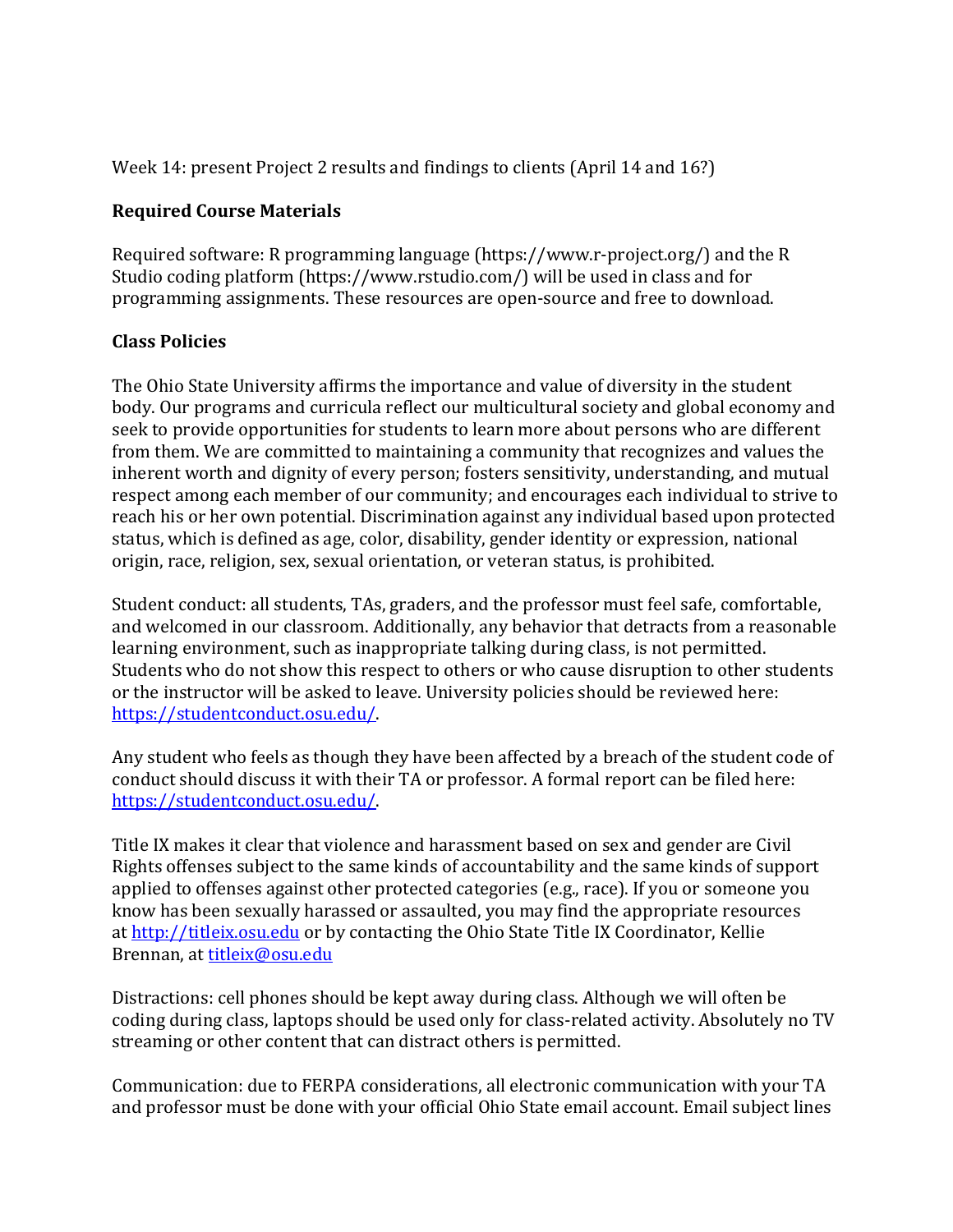should be reasonably informative, including the student's name, class section (TR or WF), course number, and brief subject. Emails should be written professionally and respectfully.

Attendance: **students are expected to attend all lectures**. Because Ohio State does not have a universal student absence policy, **absences will be considered on a case by case basis.** Your case may be strengthened with documentation such as doctor's notes, OSU athletics schedules, court summons, advance notice, and strong prior attendance. In the event of illness, **personal medical details are none of my business**. In the event of an excused missed assignment **it is the student's responsibility to schedule a mutually agreeable time with their TA or professor to complete the assignment**.

Disability and Learning Accommodations: students with documented accommodations should discuss their needs with the professor as soon as possible, and ensure all necessary requirements have been fulfilled on behalf of the Ohio State Office of Student Life Disability Services.

**The University strives to make all learning experiences as accessible as possible. If you anticipate or experience academic barriers based on your disability (including mental health, chronic or temporary medical conditions), please let me know immediately so that we can privately discuss options. To establish reasonable accommodations, I may request that you register with Student Life Disability Services. After registration, make arrangements with me as soon as possible to discuss your accommodations so that they may be implemented in a timely fashion. SLDS contact information: [slds@osu.edu;](mailto:slds@osu.edu) 614-292-3307; [slds.osu.edu;](http://www.ods.ohio-state.edu/) 098 Baker Hall, 113 W. 12th Avenue.**

As a student you may experience a range of issues that can cause barriers to learning, such as strained relationships, increased anxiety, alcohol/drug problems, feeling down, difficulty concentrating and/or lack of motivation. These mental health concerns or stressful events may lead to diminished academic performance or reduce a student's ability to participate in daily activities. The Ohio State University offers services to assist you with addressing these and other concerns you may be experiencing. If you or someone you know are suffering from any of the aforementioned conditions, you can learn more about the broad range of confidential mental health services available on campus via the Office of Student Life's Counseling and Consultation Service (CCS) by visiting [ccs.osu.edu](http://ccs.osu.edu/) or calling 614-292-5766. CCS is located on the 4th Floor of the Younkin Success Center and 10th Floor of Lincoln Tower. You can reach an on call counselor when CCS is closed at 614-292-5766 and 24 hour emergency help is also available through the 24/7 National Suicide Prevention Hotline at 1-800-273-TALK or at [suicidepreventionlifeline.org.](http://suicidepreventionlifeline.org/)

# **Academic Integrity**

**It is the responsibility of the Committee on Academic Misconduct to investigate or establish procedures for the investigation of all reported cases of student academic misconduct. The term "academic misconduct" includes all forms of student academic misconduct wherever committed; illustrated by, but not limited to, cases of**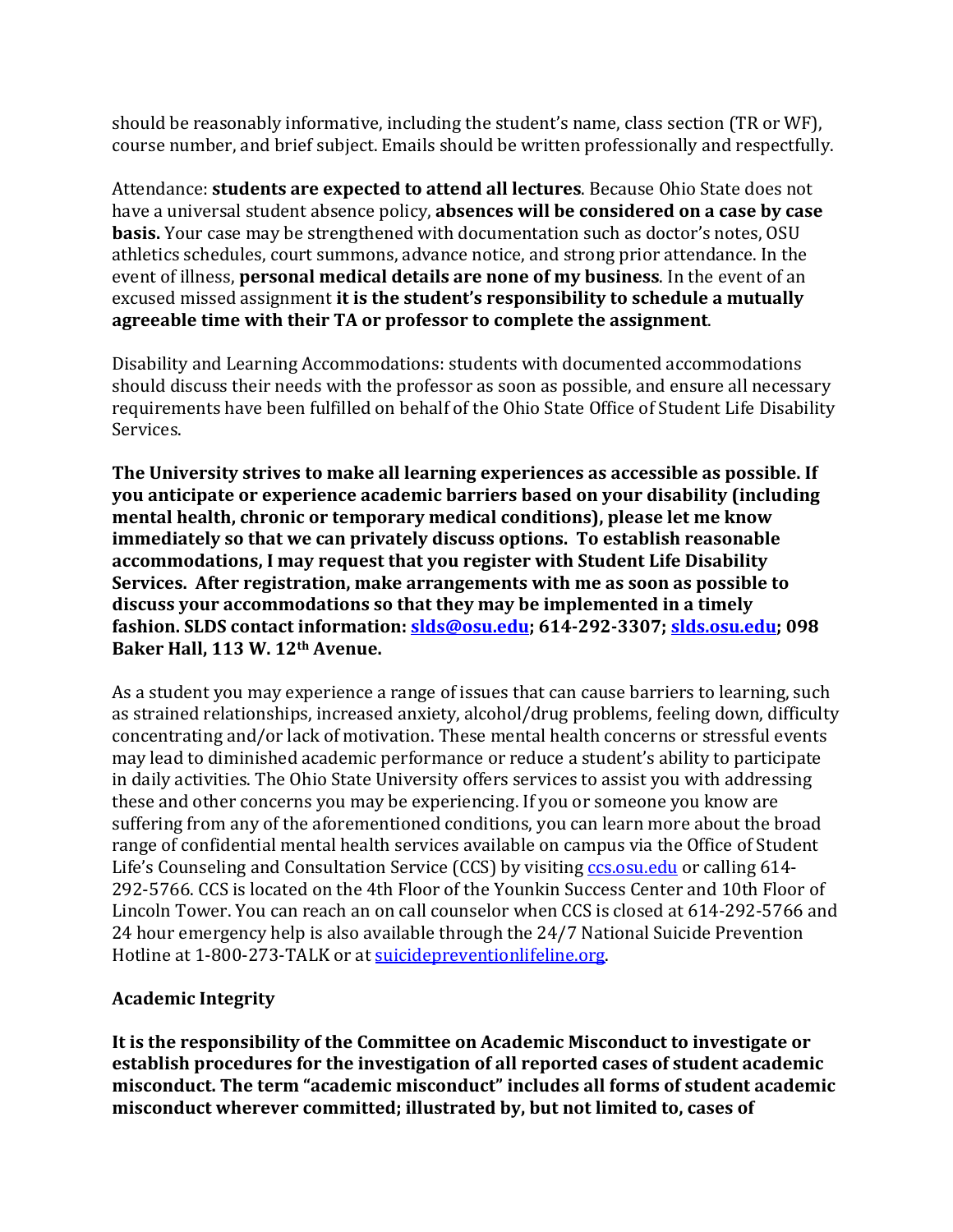**plagiarism and dishonest practices in connection with examinations. Instructors shall report all instances of alleged academic misconduct to the committee (Faculty Rule 3335-5-487). For additional information, see the Code of Student Conduct [http://studentlife.osu.edu/csc/.](http://studentlife.osu.edu/csc/)**

### **Grades and Assignments**

In general, all assignments must include thorough work. Work must be neat, organized, and presented professionally. All assignments must represent the student's own unique work.

| Project 1 |     | Project 2 In-Class Assignments Reading Assignments |     |
|-----------|-----|----------------------------------------------------|-----|
| 30%       | 40% | 15%                                                | 15% |

Project 1: the Office of Advancement will provide a data set related to charitable giving at The Ohio State University. All students will work to answer a common research goal/objective. Projects will be completed in groups of 4-5.

Project 2: Once we have had some time to familiarize ourselves with the data, the Office of Advancement will provide some opportunities to differentiate their objectives. Projects will be completed in groups of 4-5.

Projects will be graded based on the following criteria, as outlined by the Department of Statistics:

- 1) Demonstrate the ability to take a general statement of a problem and clearly identify a specific formulation of it that can be studied with available data and information.
- 2) Demonstrate the ability to identify appropriate analytic tools for solving the stated problem.
- 3) Demonstrate the ability to appropriately refine an analysis based on an initial exploration of the data.
- 4) Demonstrate the ability to show how the results of an analysis improve our understanding of a problem.
- 5) Present findings in an accessible format that addresses the clients' main goals and needs
- 6) Perform all of these tasks with the professionalism expected of a full-time employee

I will assess these criteria throughout the semester, through my interactions with students, discussions with clients, and evaluation of the presentation.

In-Class Assignments: occasionally we will complete coding assignments, concept quizzes, or practical assignments in class to review or introduce key concepts for data scientists. These assignments will be graded based on correctness.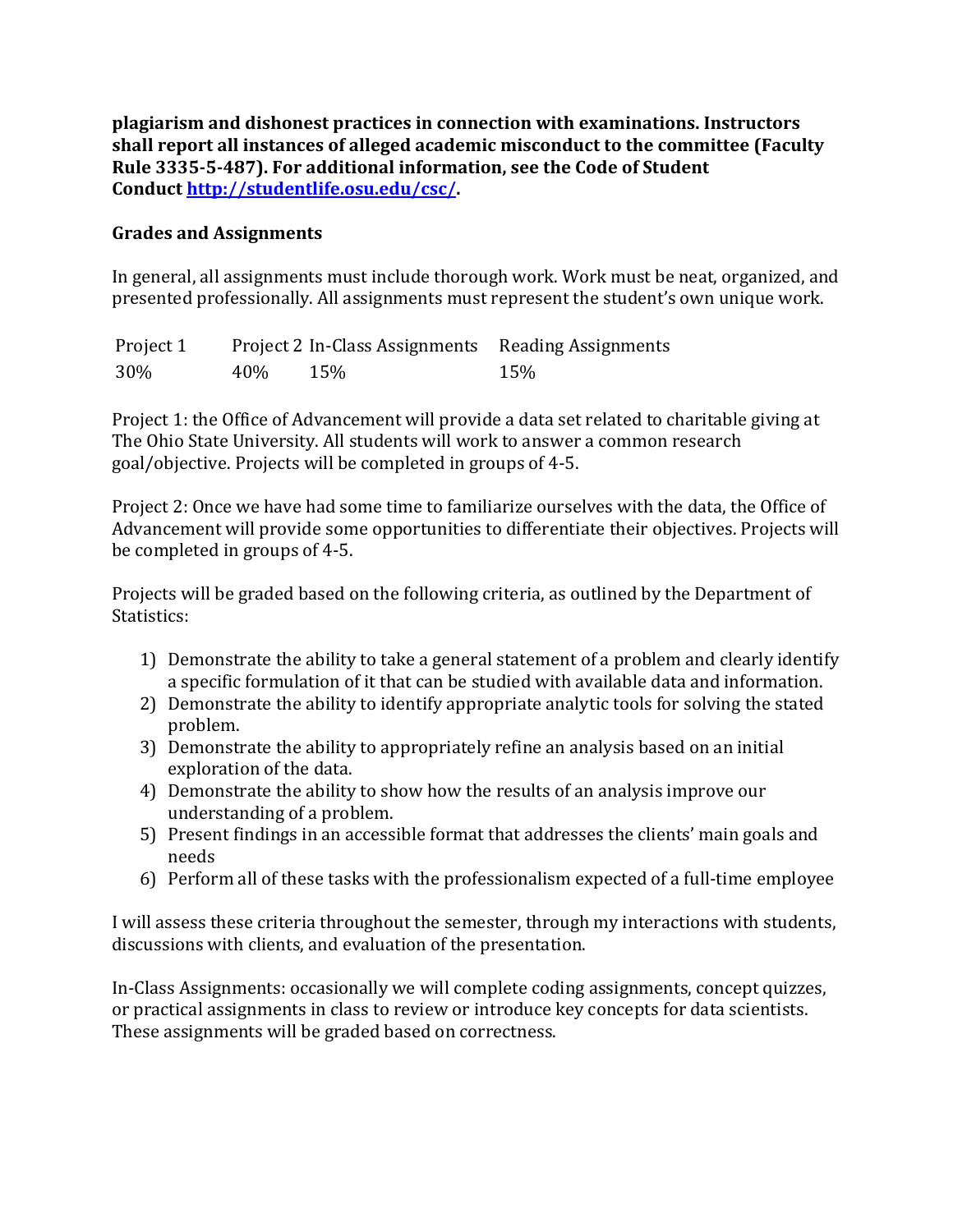Reading Assignments: occasionally readings will be posted to Carmen. Brief assignments to assess understanding will be posted to Carmen to be completed outside of class. These assignments will be graded based on correctness.

Grading Cutoffs: cutoffs are inclusive. For example, a 93.0000% earns an A. 92.9999% earns an A-. Anything below 60% earns an F. In the interest of fairness to all students, grades will not be adjusted for individuals.

A A- B+ B B- C+ C C- D+ D D- E 93% 90% 87% 83% 80% 77% 73% 70% 67% 63% 60% Below 60%

Grade disputes: If you believe that an error was made regarding a grade, you have one week from the date it was returned to the class to submit a dispute to the instructor. Disputes must be submitted in writing, and clearly explain why the grade should be reviewed. The instructor may reject disputes, and/or review the entire assignment and potentially revise other errors previously made during grading. The instructor will review all disputes on a case by case basis.

Data Analytics Learning Center

GTAs for **Stat 3201, 3202, 3301, 3302, 3303** and **4620** will hold their office hours in the DALC. You can find the hours during which the GTA for your Statistics class will be available [here.](https://stat.osu.edu/undergraduates/tutoring) If the DALC is staffed by a GTA for another Statistics course when you stop by, he or she will help you if possible, but may not be able to answer all of your questions.

In rare situations due to last minute emergencies, the Statistics GTA assigned to the DALC may not be able to attend his or her office hours. If the DALC is closed when the schedule indicates it should be open, we recommend waiting for a few minutes. If the room is still not staffed by your Statistics GTA after a reasonable amount of time, please email your instructor to let us know about the problem. You can also contact your Statistics GTA to see about arranging a make-up time to meet.

# **Topics and Readings**

- 1) Introduction to data subject area
- 2) Exploratory data analysis
- 3) Data ethics
- 4) Problem identification
- 5) Project scoping and planning
- 6) Statistical modeling and analysis
- 7) Model criticism and refinement
- 8) Report writing
- 9) Presentations

# **Changes to this Syllabus**